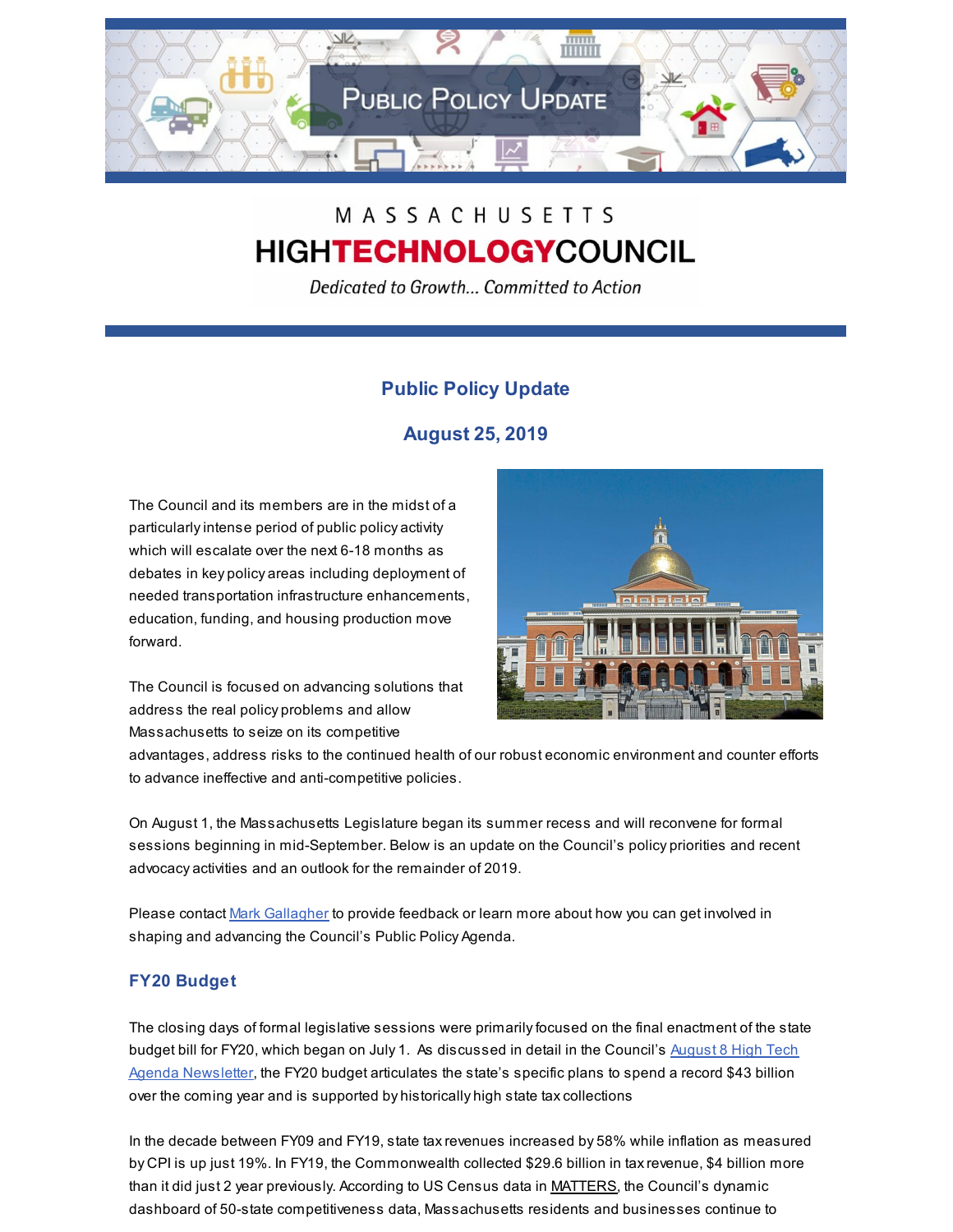support one of the highest per capita levels of state spending in the country.

With tax collections rising at three times the rate of inflation over the past 10 years, it is abundantly clear that Massachusetts does not have a revenue problem despite repeated claims bysome that billions in new taxes must be imposed to support state spending.

### **Revenue Debate Intensifying; Focus Shifting to Taxes on Business**

Despite [incontrovertible](http://www.mhtc.org/wp-content/uploads/2019/08/The-High-Tech-Agenda-8.8.19.pdf) revenue data and in response to the Council's August High Tech Agenda newsletter, Raise Up Massachusetts (RUM), the coalition of spending advocates and public sector unions behind the so-called Fair Share Amendment/Millionaire's Tax, sent an ["open](http://www.mhtc.org/wp-content/uploads/2019/08/RUM-Open-Letter-to-Legislature-on-Revenue-002.pdf) letter" to the Massachusetts Legislature on August 21, calling on them to support additional taxes on "profitable corporations".

RUM's increasingly aggressive stance is a clear indication that they are concerned that thoughtful policymakers will realize that the Fair Share Amendment is a revenue-centric "solution" to a revenue shortage that simply does not exist and the letter is noteworthyfor several reasons:

- RUM is now explicitlycalling for additional taxes on businesses, not just "the rich." According to the letter: *It's time for large profitable corporations to contribute themselves instead of asking the rest of us to pay more.;*
- The new/higher taxes on Massachusetts employers would be in addition to the proposed "Millionaire's Tax" ballot initiative and the \$2 billion in new personal income taxes it will impose annually;
- RUM has little or no appetite for the type of "transportation-related revenues" and user fees (i.e. gas taxes, tolls, etc.) that some other states have pursued and several other local business groups are supporting. RUM insists these organizations must instead support additional taxes on their member companies;
- RUM makes no effort to rebut data showing state taxcollections have never been higher and Massachusetts' per capita spending on transportation and K-12 public education is among the highest in the nation. Meanwhile, New York, Connecticut and New Jersey are experiencing significant declines in income taxrevenues, largely due to the adoption of tax policies similar to those advocated by RUM in Massachusetts and the exodus of employers, wealth creators, and residents to growth-friendlystates like Florida; and
- Similarly, RUM ignores the latest Mass. [Department](https://www.mass.gov/files/documents/2019/05/15/dor-other-reports-2017-statistics-of-income-tax-returns-by-quintile-1_0.pdf) of Revenue official data showing that Massachusetts is already heavilyreliant on a small group of taxpayers, with the top 20% of earners paying 73% of all income taxes collected bythe Commonwealth. The nearly \$11 billion in income taxes paid bythis small percentage of the population represents almost 40% of the total revenue the Commonwealth collects each year from sales, corporate, business and other taxes combined.

#### **Transportation: Council Advancing Real Solutions**

Council leaders have identified the Commonwealth's intensifying traffic congestion and under performing transportation infrastructure as both a keyrisk to our continued economic prosperity and opportunityfor the Commonwealth to deliver on its innovation promise and potential. CNBC recentlylowered Massachusetts' ranking in its annual Top States for [Business](https://www.cnbc.com/2019/07/09/top-states-for-business-massachusetts.html) from No. 8 to No. 14, with the infrastructure component weighing down the overall ranking at No. 47.

The Commonwealth is in a period of unprecedented investment in transportation infrastructure. Massachusetts has provided billions in funding for transportation over the past five years and is moving ahead with fullyfunded plans to invest \$20 billion in the MBTA and state roads and bridges over the next five years. To put this in context, the Big Dig- the most expensive highway project in US history- spent \$15 billion in inflation adjusted dollars over more than 15 years.

MassDOT and the MBTA, the very agencies largelyresponsible for improving our transportation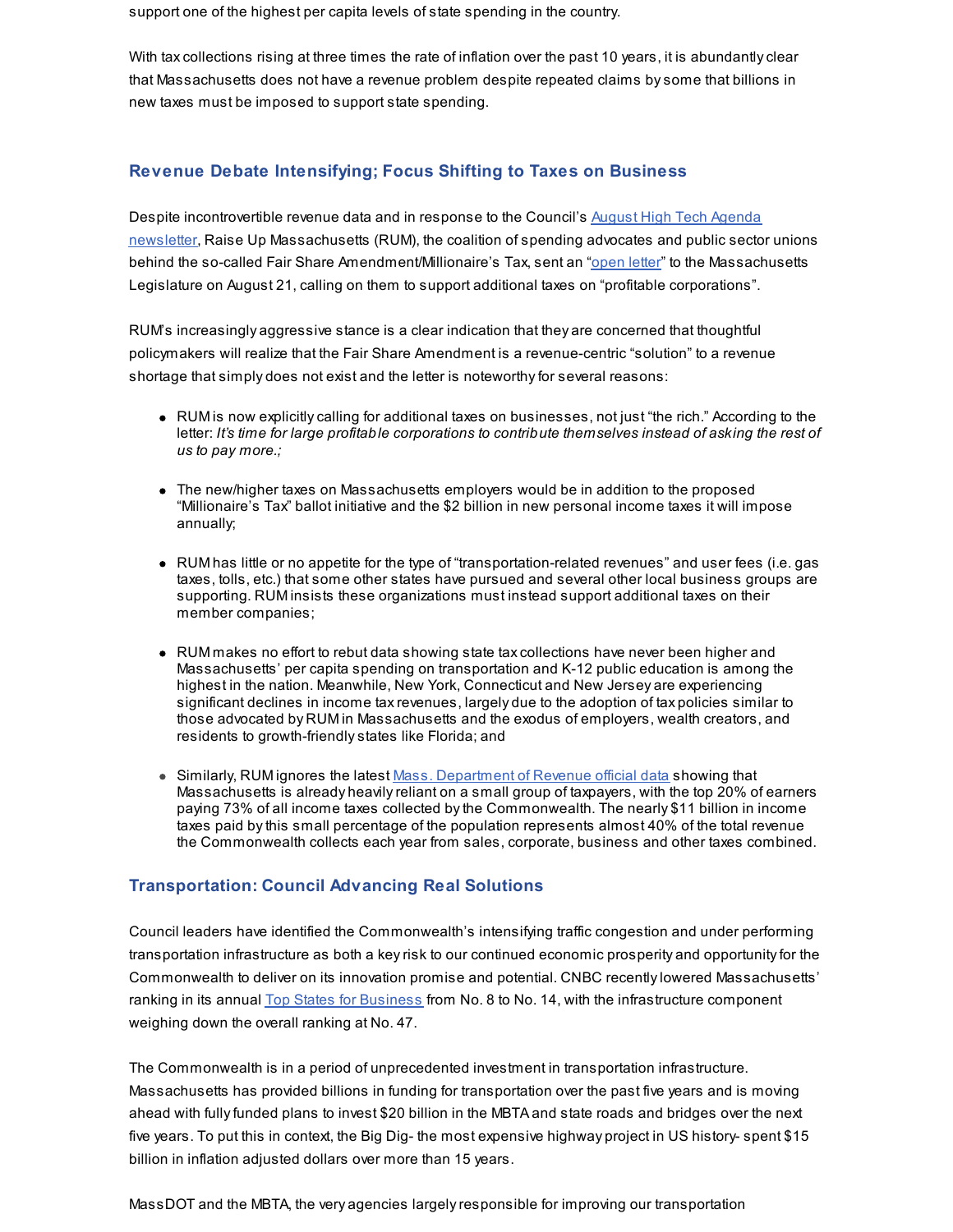infrastructure, have consistently made clear that a lack of funding is not their most pressing challenge. Instead, they need new tools to enhance their project deliverycapacity and changes to state law that will allow them to leverage public private partnerships and investment models and procure necessary materials and labor in the most effective and efficient ways possible.

## Policy point to note: The Council believes that those who insist more money is needed as a starting **point ignore the fact that the current system is simply not equipped to effectively and efficiently spend the resources already at its disposal.**

The Transportation Bond Bill filed bythe Baker Administration on July 25 presents lawmakers and transportation advocates with an important opportunityto unleash innovation in the Commonwealth's approach to meeting its transportation needs and equip Massachusetts transportation agencies with the project-delivery and procurement tools they need to succeed.

In a July 25 public [statement](https://www.cnbc.com/2019/07/09/top-states-for-business-massachusetts.html) the Council urged lawmakers to enact and embrace long-overdue policy changes (including those included in the bill) that will unleash innovation in the Commonwealth's approach to meeting its transportation needs and equip Massachusetts transportation agencies with the project-delivery and procurement tools they need to succeed.

Alleviating congestion and ensuring our Commonwealth has the type of sustainable, resilient, 21 $^{\rm st}$ Centurytransportation system that will meet our economic needs and enhance Massachusetts citizens' quality of life will require policymakers as well as business and civic leaders to cast aside outdated modes of thinking and embrace new approaches to how we plan, finance, design, construct, operate and maintain our transportation assets and infrastructure.

Relying on revenue-centric "solutions" designed to simply push more funding through the same old systems, would be both misguided and inadequate and create serious risk of damaging the economic momentum the Commonwealth enjoys today.

The Council is committed to a transportation agenda framed byfour core principles the Governor, Legislature, and all stakeholders can adhere to in pursuit of actual solutions and meaningful improvements without risking our thriving economy:

- A dearth of revenue is not the Commonwealth's most pressing challenge and should not be the primary focus of the transportation policy debate;
- Expanded project deliverycapacity(including both transportation agencystaff and external expertise) is the most critical element of short and long-term transportation project planning and execution;
- Optimizing the use of public-private partnerships is an essential element of extending financial resources and ensuring projects support economic development; and
- Employer collaboration in managing employee commutes is an essential element of a compact with the Commonwealth to mitigate.

Over the coming months, the Council will be intensifying its advocacy efforts to ensure the enactment of criticallyimportant reforms that will unlock innovative and effective approaches to meet our shared transportation needs and aspirations while opposing efforts to advance revenue-centric approaches and other policy missteps that would damage our economic competitiveness while failing to address the real drivers of our challenges.

#### **Housing Costs: Addressing Production Constraints**

According to US Census data in **[MATTERS](http://matters.mhtc.org/explore?metrics=1017&userMetrics=&states=51,1,2,3,4,5,6,7,8,9,10,11,12,13,14,15,16,17,18,19,20,21,22,23,24,25,26,27,28,29,30,31,32,33,34,35,36,37,38,39,40,41,42,43,44,45,46,47,48,49,50&visualization=3&specificMetric=1017&year=2015)**, the Council's 50-state competitiveness dashboard, median home values in Massachusetts are the 3rd highest in the country and nearly 30% of Massachusetts homeowners spend more than 30% of their monthlyincome on housing expenses. Massachusetts has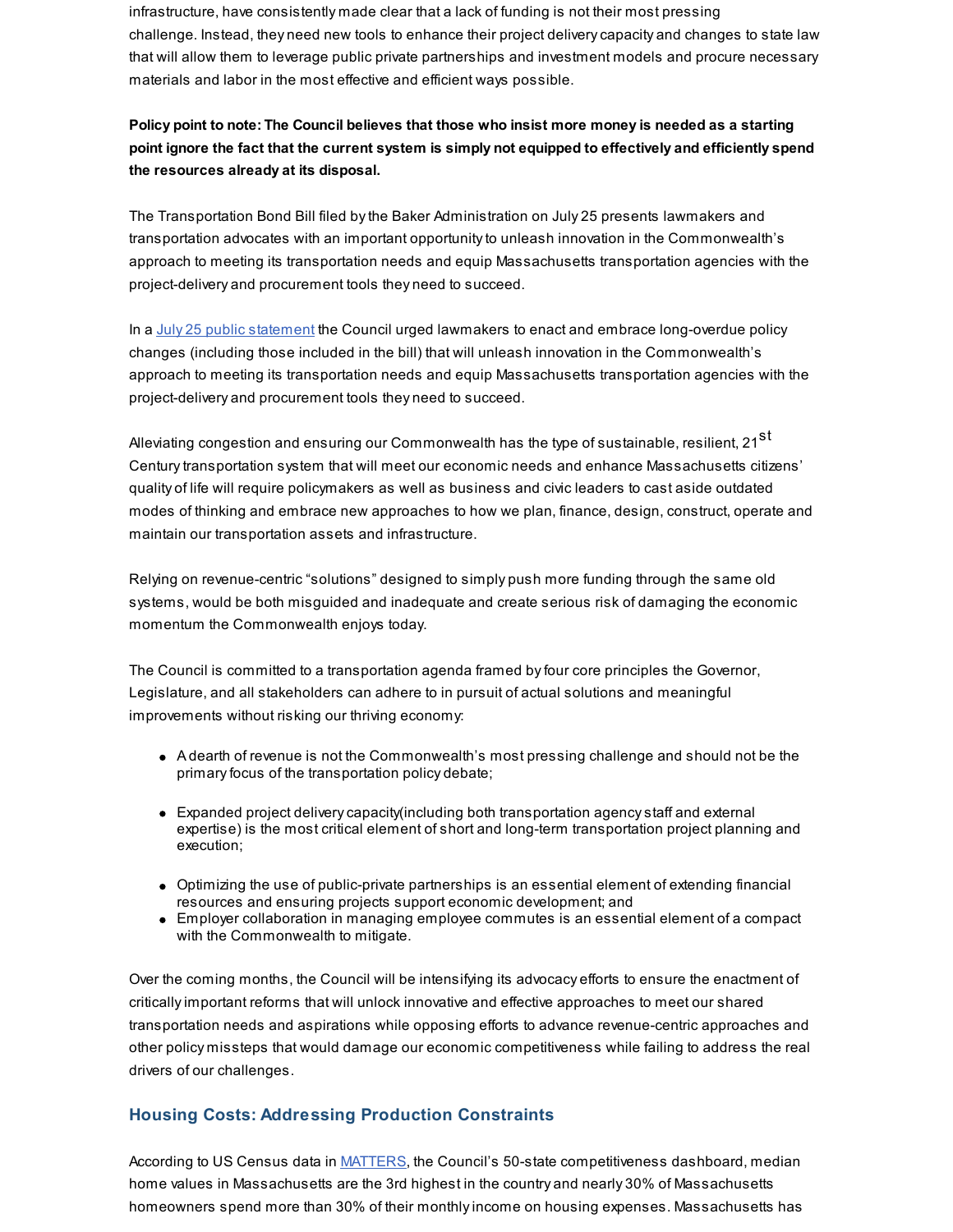produced an average of less than 10,000 new homes per year during the past 25 years, after producing approximately 30,000 new housing units each year for the prior four decades. Despite the array of cranes and construction seen across much of greater Boston, overall housing production in Massachusetts is lower than at anytime since 1960. Land use controls that constrain production are a key driver of limited supply and higher prices but are largelycontrolled by municipal policy decisions made byindividual cities and towns.

The Council is a leading supporter of the Baker-Polito Administration's Housing Choices Initiative and related [legislation](https://malegislature.gov/Bills/191/H3507). On March 27, the Council joined the Baker Administration and dozens of housing production advocates at the State House for a kick-off event to raise awareness and rallysupport for the bill and appeared before the legislature's Joint Committee on Housing on May 14 to present [testimony](http://www.mhtc.org/wp-content/uploads/2019/05/Testimony-Housing-Choices-Legisation-5.14.19.pdf)in favor of the legislation and communicate the Council Board's [Statement](http://www.mhtc.org/wp-content/uploads/2019/05/MHTC-BOD-Statement-Housing-Choices-Legislation-5.14.19.pdf) of Support for the bill as an urgent economic development priority.

The legislation would make it easier to get important zoning changes passed bycity and town boards that control land use and density with a simple majority, as opposed to a two-thirds vote. Through this initiative, the state will also offer a combination of incentives, technical assistance and new capital grant funding to facilitate community-led housing production across the Commonwealth.

**Policy point to note: The legislation remains stalled in the legislature's Joint Committee on Housing. Council staff will continue to partner with the Baker Administration, legislative leaders and other supporters to advocate for its enactment this year. Please contact Mark Gallagher to connect with your legislators on the importance of this economic development proposal.**

## **Education: Closing Achievement Gaps**

The Council supports Governor Baker's proposal to use existing/available resources to target \$1 billion in additional state education spending at the neediest schools/students, improve educator accountability/ student assessment and expand state powers to support/intervene in chronically under performing schools.

On March 22, the Council appeared before the Joint Committee on Education to [testify](http://www.mhtc.org/wp-content/uploads/2019/03/MHTC_Testimony_Foundation-Budget-Reform-HB70-FINAL-3.22.19-x.pdf) in support of the funding legislation..

The FY20 Budget makes significant progress toward these objectives by providing a \$5.2 billion appropriation for state support of K-12 education, the highest level of state funding ever and a \$268 million (or 5%) increase over FY19 levels. As importantly, legislature has declined to advance legislative proposals that would undercut state laws that require rigorous student assessment and educator accountability.

#### **Empowering Innovation and Investment**

The Council continues to work with members to identify and advance policies that empower and encourage innovation and investment in Massachusetts. We urge you to contact Mark [Gallagher](mailto:mark@mhtc.org) to share your views on these and other policy matters of particular importance to you and your organization.

**Independent Contractor**: Massachusetts' laws governing the use of independent contractors are among the most onerous in the country and the restrictions imposed diverge significantlyfrom federally-established standards most states choose to follow. The ability of technologyfocused organizations to access talent and expertise, including though the use of independent contractors, is critical to their success. Unfortunately, under current state law our technology organizations are discouraged from engaging independent contractors and face enormous risk if they do so, creating a barrier to success for technologycompanies and a barrier to opportunityfor manyskilled workers in the Commonwealth. On June 18, the Council submitted [testimony](http://www.mhtc.org/wp-content/uploads/2019/08/MHTC_Letter-Independent-Contractor-Legislation-HB-3547-and-SB-88-6.18.19.pdf) to the Joint Committee on Community Development and Small Businesses in support of [House](https://malegislature.gov/Bills/191/H3547) Bill 3547 and [Senate](https://malegislature.gov/Bills/191/S88) Bill 88 which would alleviate some of the negative impacts of the existing law. The bills currently remain in Committee.